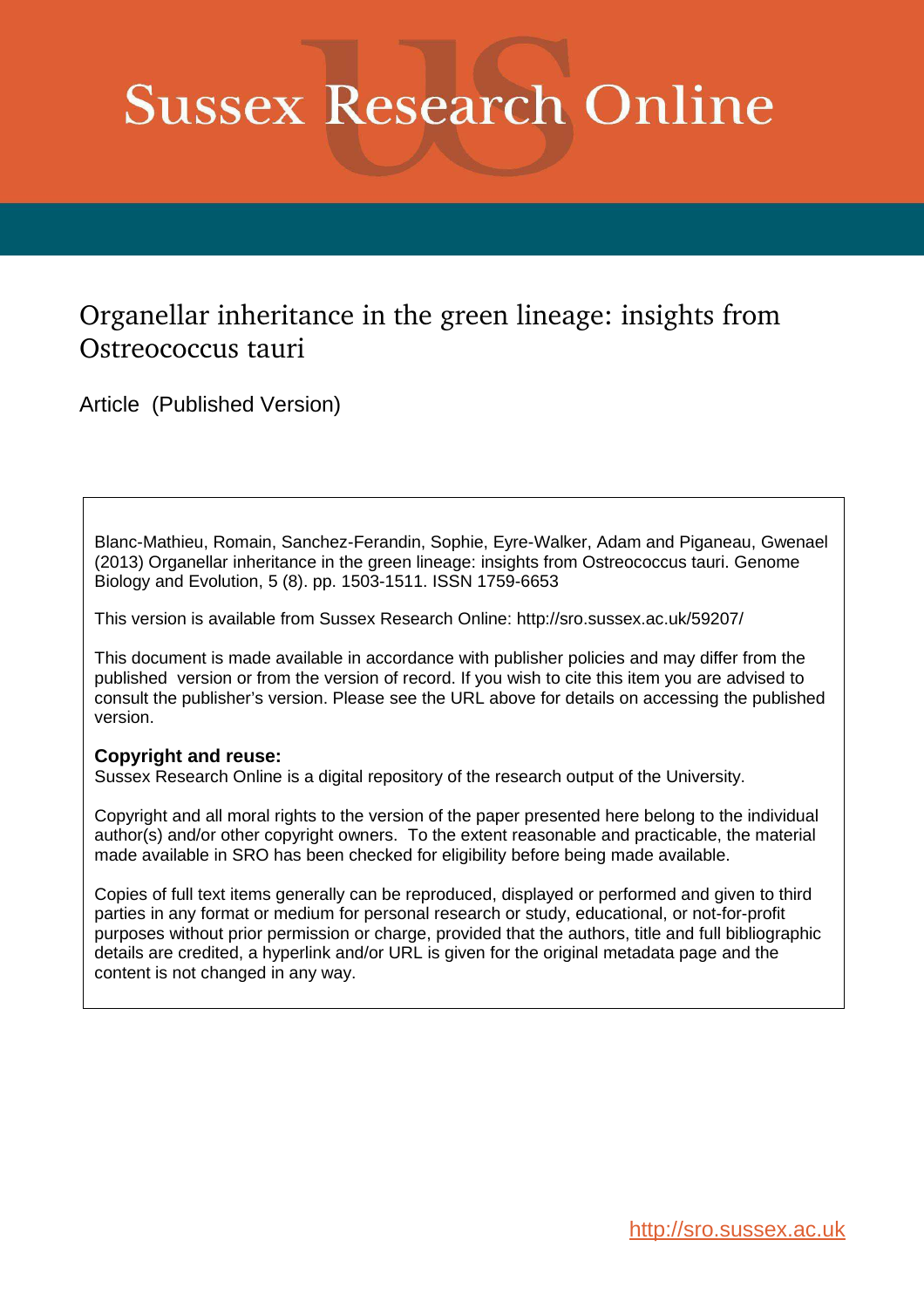# Organellar Inheritance in the Green Lineage: Insights from Ostreococcus tauri

Romain Blanc-Mathieu<sup>1,2,\*</sup>, Sophie Sanchez-Ferandin<sup>1,2</sup>, Adam Eyre-Walker<sup>3</sup>, and Gwenael Piganeau<sup>1,2</sup>

<sup>1</sup>UPMC Univ Paris 06, UMR7232, Observatoire Océanologique, Banyuls-sur-Mer, France

<sup>2</sup>CNRS, UMR 7232, Observatoire Océanologique, Banyuls-sur-Mer, France

<sup>3</sup>School of Life Sciences, Sussex University, Falmer, United Kingdom

\*Corresponding author: E-mail: blancmathieu@obs-banyuls.fr.

Accepted: July 9, 2013

Data deposition: The thirteen complete mtDNA and cpDNA genome sequences obtained from this study have been deposited at GenBank under the accession numbers KC967294–KC967306 for the mtDNA and KC990831, KF285522–KF285533 for the cpDNA.

## Abstract

Along the green lineage (Chlorophyta and Streptophyta), mitochondria and chloroplast are mainly uniparentally transmitted and their evolution is thus clonal. The mode of organellar inheritance in their ancestor is less certain. The inability to make clear phylogenetic inference is partly due to a lack of information for deep branching organisms in this lineage. Here, we investigate organellar evolution in the early branching green alga *Ostreococcus tauri* using population genomics data from the complete mitochondrial and chloroplast genomes. The haplotype structure is consistent with clonal evolution in mitochondria, while we find evidence for recombination in the chloroplast genome. The number of recombination events in the genealogy of the chloroplast suggests that recombination, and thus biparental inheritance, is not rare. Consistent with the evidence of recombination, we find that the ratio of the number of nonsynonymous to the synonymous polymorphisms per site is lower in chloroplast than in the mitochondria genome. We also find evidence for the segregation of two selfish genetic elements in the chloroplast. These results shed light on the role of recombination and the evolutionary history of organellar inheritance in the green lineage.

Key words: organellar inheritance, population genomics, recombination, effective population size, picoeukaryotes, large indel polymorphisms.

## Introduction

Early in the last century, [Baur \(1909\)](#page-7-0) and [Correns \(1909\)](#page-7-0) independently observed that leaf color patterns did not follow Mendelian inheritance rules in *Mirabilis* and *Pelargonium* cultivars, paving the way for future studies of cytoplasmic and organellar inheritance. After the identification of DNA as the purveyor of genetic information, early studies in the unicellular model green alga *Chlamydomonas* provided evidence that chloroplast [\(Sager and Lane 1972](#page-8-0); [Sager and](#page-8-0) [Ramanis 1963](#page-8-0)) and mitochondrial [\(Boynton et al. 1987\)](#page-7-0) genomes (hereafter cpDNA and mtDNA) are transmitted to all progeny from one parent only. Since, the mode of organelle inheritance has been investigated in many groups [\(fig. 1](#page-1-0)); within the Chlorophyta, uniparental inheritance of both mtDNA and cpDNA has been reported in the Ulvophyceae, Chlorophyceae, and the Nephroselmidophyceae [\(Miyamura](#page-8-0)

[2010](#page-8-0)). Uniparental inheritance of cpDNA has also been reported in the Trebouxiophyceae [\(Miyamura 2010\)](#page-8-0). Within the Streptophytes, extensive literature exists for land plants and converges to the overall conclusion that their organelles are mainly maternally transmitted with the exception of the cpDNA that is mainly paternally transmitted in the Gymnosperms [\(Birky 1995](#page-7-0)). In the Charales and Zygnematales, two groups of aquatic Streptophytes, the cpDNA is uniparentally inherited [\(Miyamura 2010\)](#page-8-0). However, although mtDNA and cpDNA are uniparentally inherited in *Chlamydomonas*, under UV radiation biparental inheritance and recombination can be induced [\(Sager and](#page-8-0) [Ramanis 1967\)](#page-8-0) providing evidence that *Chlamydomonas* has the machinery for recombination and chloroplast fusion. Furthermore, indirect evidence of recombination has been observed in natural populations from population genetic signatures of homologous recombination between diverged

! The Author(s) 2013. Published by Oxford University Press on behalf of the Society for Molecular Biology and Evolution.

<span id="page-1-0"></span>This is an Open Access article distributed under the terms of the Creative Commons Attribution Non-Commercial License (http://creativecommons.org/licenses/by-nc/3.0/), which permits non-commercial re-use, distribution, and reproduction in any medium, provided the original work is properly cited. For commercial re-use, please contact journals.permissions@oup.com

**GENOME BIOLOGY AND EVOLUTION**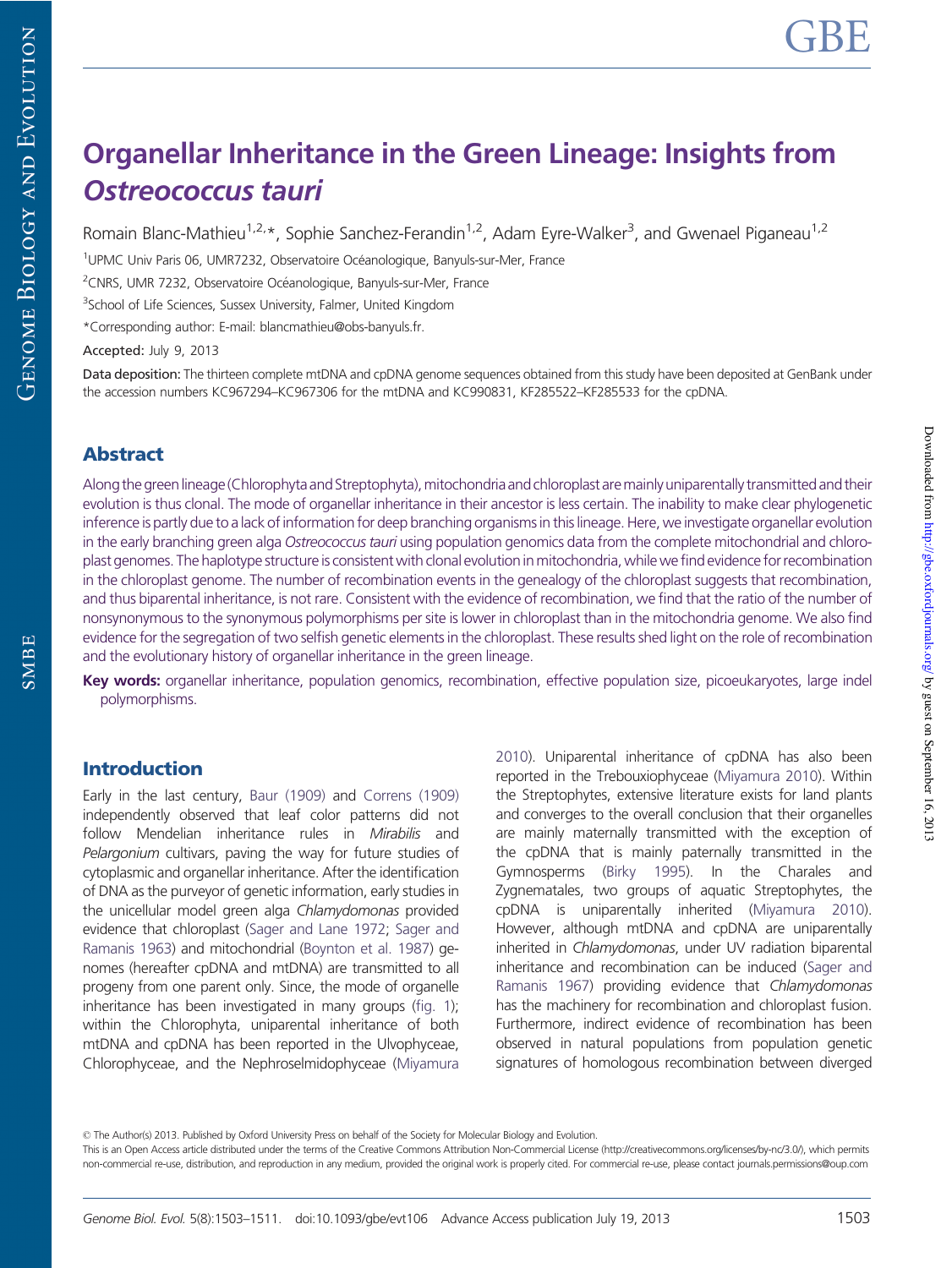$Down$  loaded from <http://gbe.oxfordjournals.org/> Dy guest on September 16, 2013

Downloaded from http://gbe.oxfordjournals.org/ by guest on September 16, 2013



Fig. 1.—Organellar inheritance along the green lineage. The phylog-eny is simplified from Rodríguez-Ezpeleta et al. (2007) and [De Clerck et al.](#page-8-0) [\(2012\).](#page-8-0) Modes of organellar inheritance are reviewed in [Miyamura \(2010\)](#page-8-0) and [Birky \(1995\).](#page-7-0)

haplotypes in a few species. It has been detected in the mtDNA of *Silene acaulis* (Städler and Delph 2002), and *S. vulgaris* [\(Houliston and Olson 2006](#page-8-0)) and in the cpDNA of *Pinus concorta* [\(Marshall et al. 2001](#page-8-0)) and *Cycas taitungensis* [\(Huang et al. 2001](#page-8-0)). The frequency of recombination could not be estimated from these observations and biparental inheritance has been suggested to be rare ([Houliston and](#page-8-0) [Olson 2006](#page-8-0)). In summary, although exceptions to uniparental inheritance have been reported in some of these groups, the literature indicates that organelles are mainly transmitted asexually, usually from only one parent, generally the mother in anisogamous species, or the *mt*+ mating type in isogamous species, such as *Chlamydomonas* [\(fig. 1\)](#page-1-0). One might therefore infer that organelle inheritance of the most recent common ancestor of the green lineage was uniparental, and was therefore evolving asexually. However, we lack information from deep branching lineages such as Mesostigmatophyceae (Streptophyta) and Mamiellophyceae (Chlorophyta) to support this hypothesis.

Here, we tested for evidence of recombination and estimated its frequency in the complete chloroplast and mitochondrial genomes of the early diverged unicellular green algae, *Ostreococcus tauri* (Chlorophyta, Mamiellophyceae), using population genetic tests of recombination. These tests can detect homologous recombination between the mutations that have occurred in the genealogy of the sequences.

Although, *O. tauri* is a haploid species, several indirect lines of evidence suggest that its nuclear genome undergoes recombination, which suggest that its life cycle includes a sexual stage. First, it harbors coding sequences with high similarity to several core meiotic genes [\(Derelle et al. 2006\)](#page-8-0). Second, evidence for recombination has been detected from a population genetic data set of eight nuclear intergenic regions from two chromosomes ([Grimsley et al. 2010](#page-8-0)). And third, the chromosomal GC content is negatively correlated with chromosomes size [\(Jancek et al. 2008](#page-8-0)), as expected if there is biased gene conversion, a process that is the result of meiotic crossing overs [\(Duret and Galtier 2009](#page-8-0)).

In *O. tauri*, there is one single mitochondrion and chloroplast per cell. Their genomes are circular chromosomes, 44- and 72-kb long, respectively. Both genomes contain an internal segmental duplication, and contain 43 and 61 protein-coding sequences, representing 69% and 64% of the genome, respectively [\(Robbens et al. 2007\)](#page-8-0). We have combined Illumina Paired End (PE) sequencing data and targeted polymerase chain reaction (PCR) sequencing to obtain the genome-wide polymorphisms from mitochondria and chloroplast from thirteen strains of *O. tauri* sampled from the North– West Mediterranean sea [\(Grimsley et al. 2010\)](#page-8-0). We used these data to test for indirect evidence of homologous recombination and estimate its frequency.

## Materials and Methods

#### Data

We analyzed data from 13 *O. tauri* strains that had been sampled from the North–West Mediterranean sea and have been described previously ([Grimsley et al. 2010\)](#page-8-0). These strains were established from clonal culture and identified as *O. tauri* based on 100% identity in the 18S encoding DNA. Their whole nuclear and cytoplasmic genomes have been sequenced using Illumina GA at the Joint Genome Institute ([http://www.jgi.doe.gov/,](http://www.jgi.doe.gov/) Community Sequencing Program CSP-129). We aligned the PE-reads data sets (76 bp for the strains RCC1108, RCC1114, RCC1115, RCC1116, RCC1558, RCC1559, and RCC745 and 101 bp for the strains RCC1110, RCC1112, RCC1117, RCC1118, RCC1123, and RCC1561) against the reference chloroplast (GenBank accession: CR954199.2) and mitochondrial (CR954200.2) genome sequences using the Burrow–Wheeler Aligner (BWA) with parameters  $n = 6$ ,  $l = 35$ ,  $k = 3$ , and  $e = 3$  ([Li and Durbin 2009\)](#page-8-0). We screened these 13 alignments with in-house C programs to look for single nucleotide (SNPs) and insertion–deletion (indels) polymorphisms. To call a SNP or an indel polymorphism, the coverage had to be a minimum  $10 \times$ . Because these strains are haploid, the frequency of the variant at this position had to be  $\geq$ 0.9. Large deletion polymorphisms (relative to the reference) were detected by looking for regions with zero-coverage on the reference genome sequence. The presence of large insertions (relative to reference) was suggested by the presence of nonaligned sequences against the reference genome sequence in DNAdiff report files (see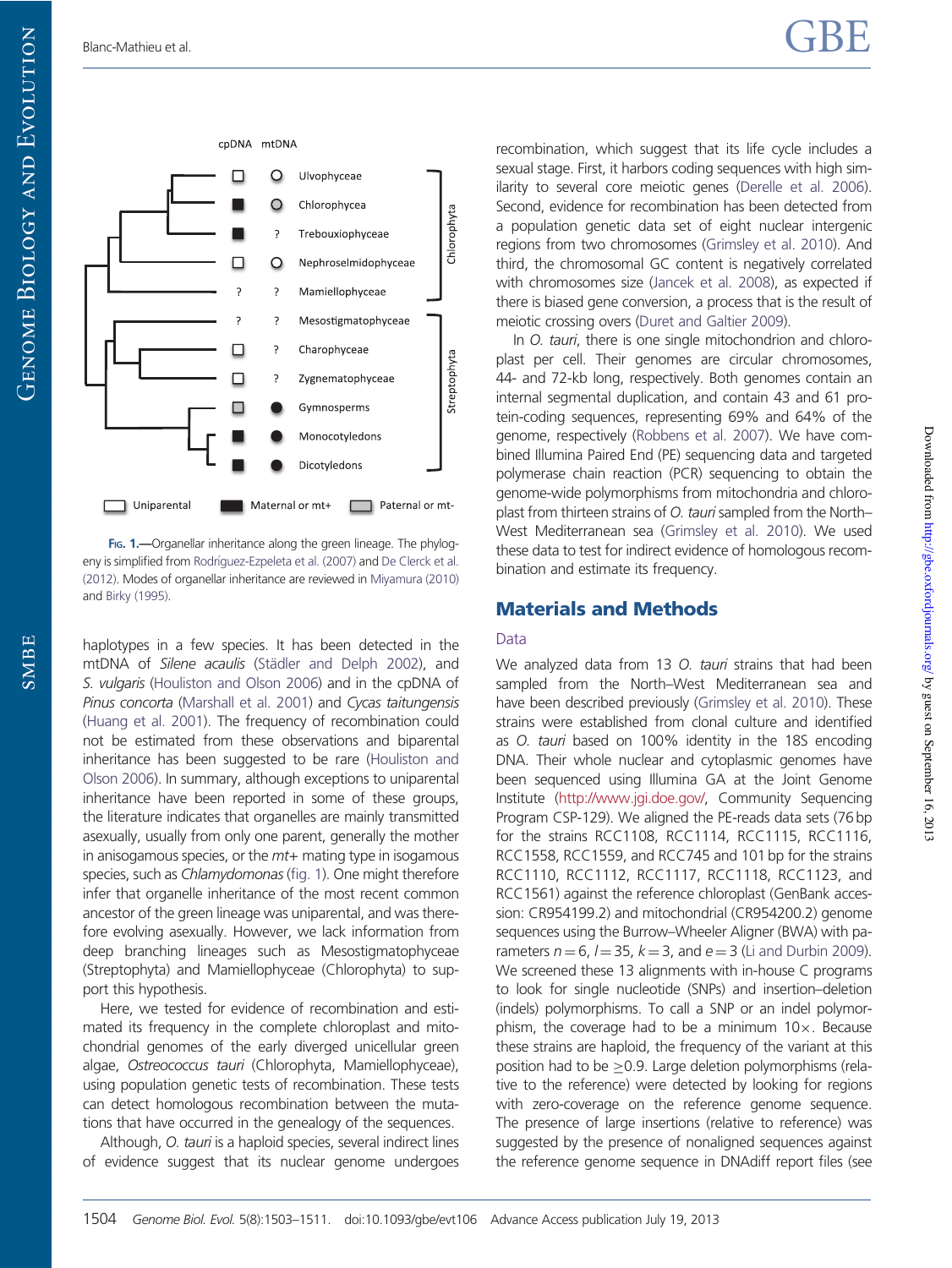next paragraph) [\(supplementary table S1](http://gbe.oxfordjournals.org/lookup/suppl/doi:10.1093/gbe/evt106/-/DC1), [Supplementary](http://gbe.oxfordjournals.org/lookup/suppl/doi:10.1093/gbe/evt106/-/DC1) [Material](http://gbe.oxfordjournals.org/lookup/suppl/doi:10.1093/gbe/evt106/-/DC1) online). Although large deletion polymorphisms are easily inferred from zero-coverage regions of the reference genome sequence, large insertions cannot be directly inferred from BWA alignments and require further sequencing (PCR). Alignment of all 13 chloroplasts genomes (see next paragraph) using clustalw2 (gap extension lowered to 0.05) [\(Larkin et al. 2007\)](#page-8-0) allowed us to characterize three large indel polymorphisms from three zero-coverage regions, named X, Y, and Z. Regions Y and Z are located at the edge of the internal duplication of the cpDNA. Because the assembly did not cover the whole insertion for one of the strains and to check our indel predictions, chloroplast regions X, Y, and Z were amplified by PCR and sequenced (primers available in [supplementary table S2,](http://gbe.oxfordjournals.org/lookup/suppl/doi:10.1093/gbe/evt106/-/DC1) [Supplementary Material](http://gbe.oxfordjournals.org/lookup/suppl/doi:10.1093/gbe/evt106/-/DC1) online). We used Chloroplast regions Y and Z and one mitochondrial region to validate 22, 57, and 9 SNPs, respectively [\(supple](http://gbe.oxfordjournals.org/lookup/suppl/doi:10.1093/gbe/evt106/-/DC1)[mentary table S2,](http://gbe.oxfordjournals.org/lookup/suppl/doi:10.1093/gbe/evt106/-/DC1) [Supplementary Material](http://gbe.oxfordjournals.org/lookup/suppl/doi:10.1093/gbe/evt106/-/DC1) online).

#### De Novo Assembly of Organelles Genomes

Genomes were assembled de novo from the PE-reads data sets of each strain using Abyss [\(Simpson et al. 2009\)](#page-8-0) with *kmer* = 41, 10 PE-reads to join two contigs into one scaffold, and additional parameters were kept as default. To extract organellar contigs, we blasted them against the chloroplast and mitochondrial genomes, using thresholds of 95% nucleotide identity over a minimum of 500 bp. We ended with 2 to 10 contigs for the mitochondria and with 2 to 7 contigs for the chloroplast [\(supplementary table S1,](http://gbe.oxfordjournals.org/lookup/suppl/doi:10.1093/gbe/evt106/-/DC1) [Supplementary Material](http://gbe.oxfordjournals.org/lookup/suppl/doi:10.1093/gbe/evt106/-/DC1) online). We then aligned de novo contigs onto the reference using nucmer from the mummer v3.20 package ([Kurtz et al.](#page-8-0) [2004\)](#page-8-0). By using nucmer with options "-*maxmatch* -*l* 30 -*banded* -*D* 5" and the other options set to default we required a minimum exact-match anchor size of 30 bp and a minimum combined anchor length of 65 bp per cluster. From each nucmer alignment, we identified the large differences between reference genomes and de novo assemblies using DNAdiff ([Kurtz et al. 2004](#page-8-0)). We used de novo contigs of each assembly together with the sequencing of PCR products to build the mitochondrial and chloroplast genome sequence of each strain, but none of the assemblies resolved the repeated region, which was solved using PCR sequencing.

#### PCR and Sequencing

<span id="page-3-0"></span>For the 13 *O. tauri* strains, chloroplast regions X, Y, and Z and a mitochondrial region were amplified using primers designed in conserved adjacent regions [\(supplementary table S2,](http://gbe.oxfordjournals.org/lookup/suppl/doi:10.1093/gbe/evt106/-/DC1) [Supplementary Material](http://gbe.oxfordjournals.org/lookup/suppl/doi:10.1093/gbe/evt106/-/DC1) online). Because strains maintained at high population sizes in the lab may evolve different mutations with time, it is important to point out here that PCR and Illumina sequencing have been performed on the same DNA sample extracted from the same culture at the same time. For the mitochondrial and the chloroplast Y and Z regions, fragments of 1,498, 316 and 1,754 bp, respectively, were amplified using HotStar HiFidelity Polymerase Kit (Qiagen) following manufacturer instructions. Depending of strains, PCR buffer  $5 \times$  alone or combined with Q-Solution was used for a best amplification. Typically, a denaturation step of 5 min at 95 $\degree$ C was followed by 35 cycles composed of denaturation of 15 s at  $94^{\circ}$ C, annealing of 1 min at optimized temperature, and extension at 72 $\degree$ C and optimized time depending on the fragment length. Annealing temperatures of 58 and 53 $\degree$ C and extension times of 1 min 30 s and 1 min 45 s were used to amplify the mitochondrial and the chloroplast Y regions, respectively. A final extension step of 10 min at 72 $\degree$ C was added before cooling amplicons at  $4^{\circ}$ C. For the chloroplast X region, fragments of 3,727 bp were amplified using a longrange PCR kit, the KAPA Taq Extra HotStart ReadyMix with dye (CliniSciences) following manufacturer instructions. A denaturation step of 3 min at  $95^{\circ}$ C was followed by 35 cycles composed of denaturation of 15 s at 95 $\degree$ C, annealing of 15 s at 60 $\degree$ C and extension of 4 min at 72 $\degree$ C. A final extension step of 4 min at 72 $\degree$ C was added before cooling amplicons at 4°C. Direct purified PCR products or gel-purified bands of interest were sequenced using Sanger sequencing method by Beckman Coulter Genomics facility (Takeley, United Kingdom). Amplicons were sequenced from both forward and reverse directions with the same primers used for PCR and with additional nested primers for the longest sequences ([supplementary tables S2](http://gbe.oxfordjournals.org/lookup/suppl/doi:10.1093/gbe/evt106/-/DC1) and [S3,](http://gbe.oxfordjournals.org/lookup/suppl/doi:10.1093/gbe/evt106/-/DC1) [Supplementary Material](http://gbe.oxfordjournals.org/lookup/suppl/doi:10.1093/gbe/evt106/-/DC1) online). The predicted SNPs obtained from the PCR were checked against the BWA predicted SNPs [\(supplementary](http://gbe.oxfordjournals.org/lookup/suppl/doi:10.1093/gbe/evt106/-/DC1) [table S2,](http://gbe.oxfordjournals.org/lookup/suppl/doi:10.1093/gbe/evt106/-/DC1) [Supplementary Material](http://gbe.oxfordjournals.org/lookup/suppl/doi:10.1093/gbe/evt106/-/DC1) online).

#### Phylogenetic Reconstruction

We used three different methods to reconstruct the phylogenies of the mitochondrial and chloroplast genomes of our samples. Evolutionary models with appropriate parameters were searched out of 24 models using Mega5 tool [\(Tamura](#page-8-0) [et al. 2011\)](#page-8-0). It came out with the TN93 [\(Tamura and Nei 1993](#page-8-0)) substitution model with a proportion of invariant sites for cpDNA and the HKY [\(Hasegawa et al. 1985](#page-8-0)) model for the mtDNA. Transitions to transversions ratio were estimated to be 1.43 for the cpDNA and 4.92 for mtDNA. Three different methods were used for the phylogeny reconstructions: the neighbor-joining (NJ) method with the above substitution models for each data set, the maximum parsimony (MP) method with SPR search method and the maximum likelihood approach (PhyML trees) ([Guindon and Gascuel 2003](#page-8-0)) with the above mentioned substitution models for each data set as implemented in Geneious (Geneious version 6.1.3 created by Biomatters; available from [http://www.geneious.com/\)](http://www.geneious.com/). For all phylogenetic analyses, branch supports were computed over 500 bootstraps. We used Kishino–Hasegawa (KH) and Shimodaira–Hasegawa (SH) tests implemented in PAUP 4.0 beta 10 Win [\(Swofford 2002\)](#page-8-0), both with parsimony or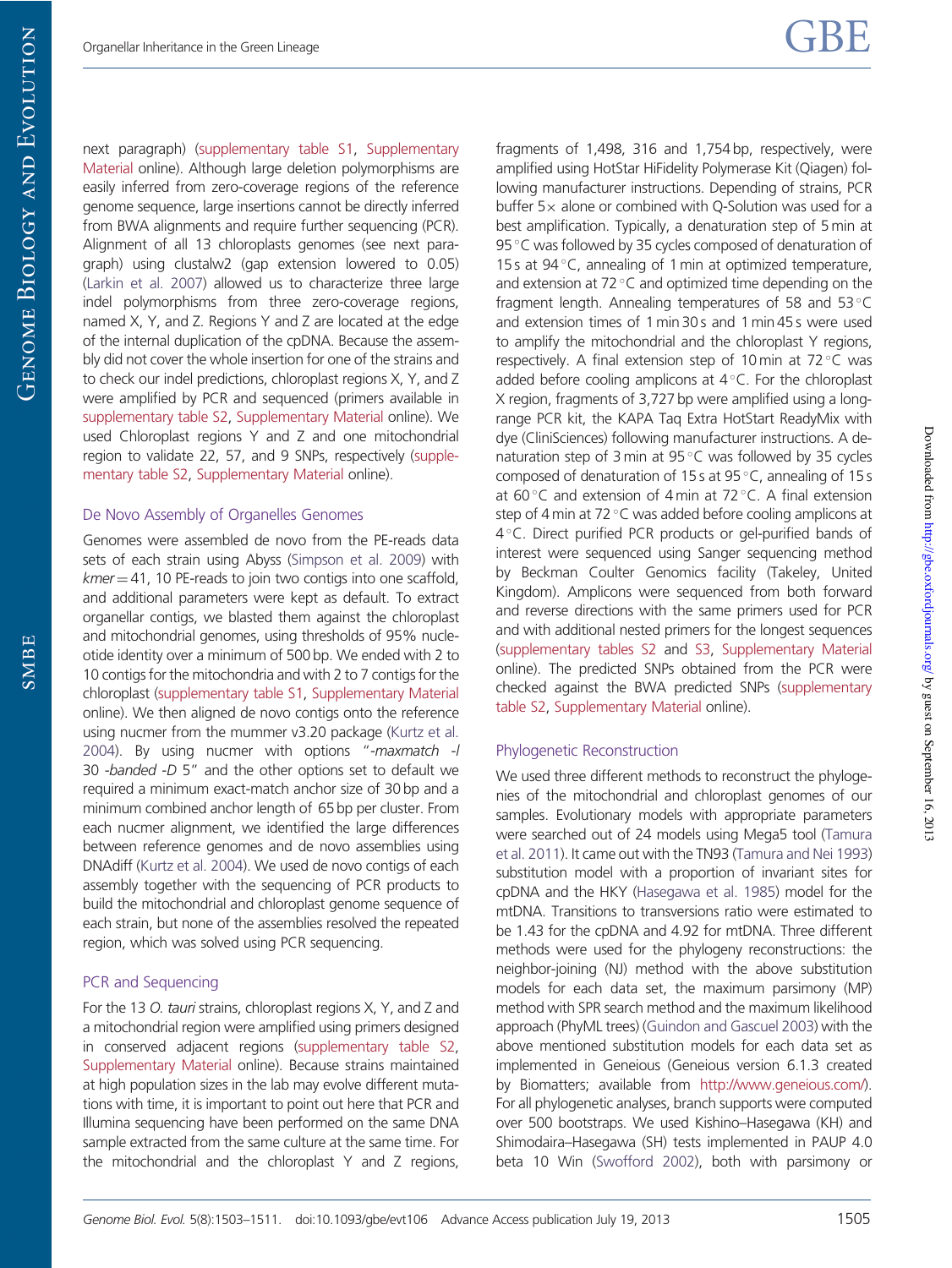likelihood criteria, to test the null hypothesis of no difference between the two maximum likelihood topologies obtained from cpDNA and mtDNA.

#### Testing Recombination and Its Prevalence

We tested for recombination in both mitochondrial and chloroplast genomes. We excluded duplicated regions for both genomes and additionally excluded a region with a polymorphism hotspot in the chloroplast. This is because rate variation among sites generates homoplasies that may increase the false positive rate of recombination detection methods ([Sun](#page-8-0) [et al. 2011\)](#page-8-0). This left us with 71 SNPs in the mitochondria and 203 SNPs in the chloroplast. Indirect test of recombination were performed using five different tests of recombination: 1) Max  $\chi^2$  test of [Maynard Smith \(1992\)](#page-8-0) with improvements suggested by [Piganeau et al. \(2004\);](#page-8-0) 2)  $\phi_{w}$  or pairwise homoplasy index [\(Bruen et al. 2006\)](#page-7-0); 3) the correlation between linkage disequilibrium, as measured by *r* 2 [\(Hill and Robertson](#page-8-0) [1968\)](#page-8-0) or  $|D'|$  [\(Lewontin 1964](#page-8-0)), and distance (Spearman correlation); and 4)  $\rho_{LDhat}$  estimated using a composite-likelihood coalescent-based method implemented in LDhat [\(McVean](#page-8-0) [et al. 2002](#page-8-0)). Max  $\chi^2$  and LD| $r^2$ | and LD| $D'$ | are used as described in [Piganeau et al. \(2004\)](#page-8-0).

Max  $\chi^2$  and  $\Phi_{\text{w-}}$  are structure based tests that estimate the probability of observing a mosaic haplotype structure under the null hypothesis of no recombination. The two LDbased methods test whether there is a significantly negative correlation between linkage disequilibrium and distance (which is expected when recombination is operating in a genome).

The coalescent method LDhat estimates the parameter  $\rho_{\text{LDhat}} = 2N_{\text{e}}$ *r*, where  $N_{\text{e}}$  is the effective population size and *r* is the genetic map distance across the region analyzed; it gives the number of recombination events that occurred in the genealogy of the sample. We ran LDhat with the gene conversion model and an average track length of 500 bp. LDhat tests the null hypothesis of no recombination  $(2N_{\rm e}r\!=\!0)$ using the likelihood permutation test described in [McVean](#page-8-0) [et al. \(2002\).](#page-8-0)

#### Polymorphism Analysis

The amount of polymorphisms was measured as the nucleotide diversity  $(\pi)$  [\(Nei and Li 1979\)](#page-8-0).

$$
\pi = \frac{n}{n-1} \sum_{i=1}^{L} 2f_i(1 - f_i)
$$

<span id="page-4-0"></span>where *f<sup>i</sup>* is the frequency of the polymorphism at site *i* and *n* the number of strains. We measured  $\pi$  at nonsynonymous, synonymous, 4-fold degenerated, and intergenic sites ( $\pi_\mathsf{N}$ ,  $\pi_\mathsf{S}$ ,  $\pi_\mathsf{4\text{-}fold}$ , and  $\pi_\mathsf{i}\rangle$ , using all segregating sites for each of these four categories ( $P_{\rm N}$ ,  $P_{\rm S}$ ,  $P_{\rm 4-fold}$ , and  $P_{\rm i}$ ) using an in-house C code program (available from the authors upon request).

All statistical analyses were performed with [R Development](#page-8-0) [Core Team \(2010\);](#page-8-0) [http://www.R-project.org.](http://www.R-project.org)

#### **Results**

#### What Is the Level of Genetic Diversity in the Organellar Genomes of *O. tauri*?

From the alignment of Illumina PE-reads, we obtained an average observed coverage between  $435\times$  and  $5882\times$  for the chloroplast DNA and  $359\times$  and  $4697\times$  for the mitochondrial DNA. We found 135 (133 bi-allelic and 2 tri-allelic) and 318 (314 bi-allelic and 4 tri-allelic) SNPs in the mtDNA and cpDNA, respectively ([supplementary tables S4](http://gbe.oxfordjournals.org/lookup/suppl/doi:10.1093/gbe/evt106/-/DC1) and [S5](http://gbe.oxfordjournals.org/lookup/suppl/doi:10.1093/gbe/evt106/-/DC1), [Supplementary Material](http://gbe.oxfordjournals.org/lookup/suppl/doi:10.1093/gbe/evt106/-/DC1) online). No indels were identified in the mitochondrial genome, whereas 19 short (<100 bp) and 3 large  $(>100$  bp) indel polymorphisms were detected in the chloroplast genome [\(table 1](#page-3-0)). Levels of nucleotide diversity  $\pi$ together with the locations of the three large indel polymorphisms along the chloroplast genome are shown in [table 1](#page-3-0) and [figure 2](#page-4-0). De novo assemblies and PCR sequencing provided the sequence for the three large indel polymorphisms in the chloroplast genome, corresponding to zerocoverage regions X, Y, and Z [\(supplementary table S2](http://gbe.oxfordjournals.org/lookup/suppl/doi:10.1093/gbe/evt106/-/DC1), [Supplementary Material](http://gbe.oxfordjournals.org/lookup/suppl/doi:10.1093/gbe/evt106/-/DC1) online), respectively. Region X is a 3,735 bp indel polymorphism that corresponds to a class II intron located in the AtpB gene. As compared with the reference, this class II intron is absent in strains RCC1108, RCC1112, RCC1117, RCC1118, RCC1123, RCC1558, RCC1559, and RCC1561 and partially absent in strain RCC1114. However, it is present at very low frequency (coverage <6%) in 7 of these 9 strains ([fig. 3](#page-4-0)*A*). PCR detects this intra-strain polymorphism in only two strains

#### Table 1

Levels of DNA Sequence Diversity in the Organelles Excluding the Two Large Duplicated Regions

| <b>Statistics</b>                                    | mtDNA  | cpDNA          |
|------------------------------------------------------|--------|----------------|
| $P_N$ : Nonsynonymous segregating sites              | 12     | 16             |
| $L_N$ : Nonsynonymous sites                          | 14,784 | 26,513         |
| $\pi_N$ : Nonsynonymous nucleotide diversity         | 0.0003 | 0.0002         |
| $P5$ : Synonymous segregating sites                  | 55     | 119            |
| $LS$ : Synonymous sites                              | 6,336  | 11,363         |
| $\pi_{\mathsf{S}}$ : Synonymous nucleotide diversity | 0.003  | 0.004          |
| $P_4$ : 4-fold segregating sites                     | 33     | 91             |
| $LA$ : 4-fold sites                                  | 3,035  | 6,224          |
| $\pi_{4}$ : 4-fold nucleotide diversity              | 0.004  | 0.005          |
| $P_1$ : Intergenic segregating sites                 | 2      | 70             |
| $Li$ : Intergenic sites                              | 1,223  | 8,220          |
| $\pi_1$ : Intergenic nucleotide diversity            | 0.0005 | 0.003          |
| Indel (1 nt)                                         | 0      | 11             |
| Indel $(2-5$ nt)                                     | ŋ      | 4              |
| Indel (14-123 nt)                                    | 0      | 5              |
| Indel > 1 kbp                                        | 0      | $\overline{2}$ |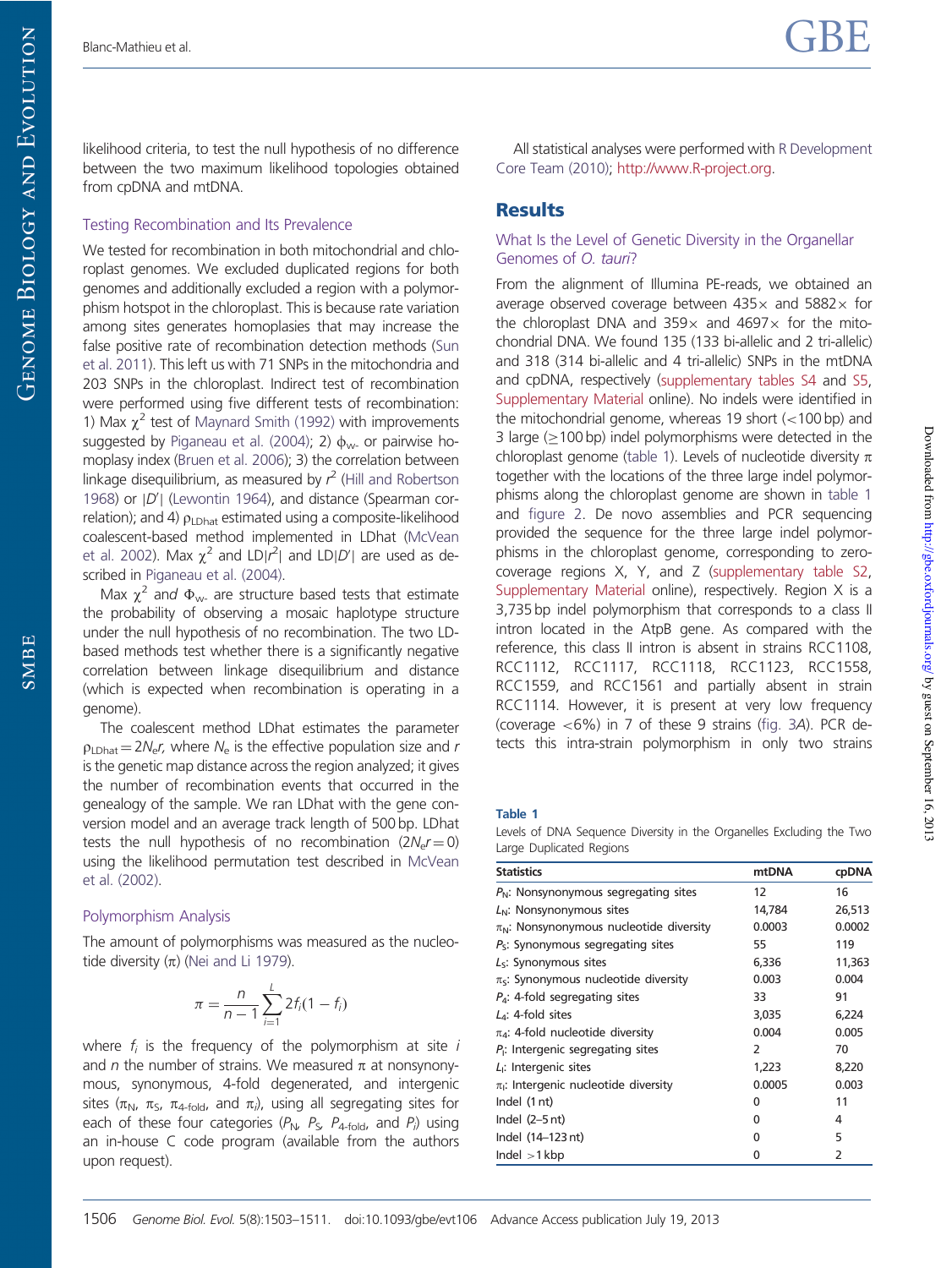

FIG. 2.—Nucleotide diversity  $(n)$  averaged over 150 bp windows and large indels segregating along the chloroplast genome of 13 *Ostreococcus tauri* strains. The two horizontal arrows indicate segmental duplications. X, Y, and Z indicate zero-coverage regions.

(RCC1116 and RCC117) ([fig. 3](#page-4-0)*B*), suggesting a higher sensitivity of Illumina sequencing to detect low-frequency variants. Region Y is located in the intergenic region between PsbA1 and Ycf9, and corresponds to a 123 bp deletion in four strains (RCC1558, RCC1115, RCC1116, and RCC1123) ([fig. 3](#page-4-0)*A*). Region Z is a 3,873 bp insertion for two strains (RCC1115 and RCC1116), which contains a putative homing endonuclease, whereas it is a 90 bp deletion for one strain (RCC1558). This third indel polymorphism and 57 SNPs are clustered in a region of 1,754 bp that corresponds to an intergenic region bordered by genes PetG and PsbA, and constitute a hotspot of polymorphism ([fig. 2\)](#page-4-0).

#### Is There Evidence for Nonclonal Evolution of Organelles?

Whether mitochondria and chloroplasts evolve clonally was investigated by testing for recombination using SNP data (71 SNPs for the mitochondria and 203 for the chloroplast). Because different methods detect different signatures left by recombination in the data, previous studies have suggested the use of several different methods to reject the null hypothesis of clonal evolution [\(Posada and Crandall 2001](#page-8-0);



<span id="page-5-0"></span>FIG. 3.—Inter and intra-strain insertion–deletion polymorphism of 13 *Ostreococcus tauri* strains along the RCC745 reference chloroplast genome sequence occurring at zero-coverage regions X, Y, and Z. (*A*) Indel polymorphism is indicated by absence of coverage of the Illumina PE-reads when aligned along the chloroplast genome sequence. Coverage is averaged along 10 bp windows and normalized by the average chloroplast coverage for each strain. Red, coverage greater than 6%; yellow, coverage between 6% and 0%; white, coverage null. (*B*) The intron class II insertion–deletion polymorphism checked by PCR.

SMBE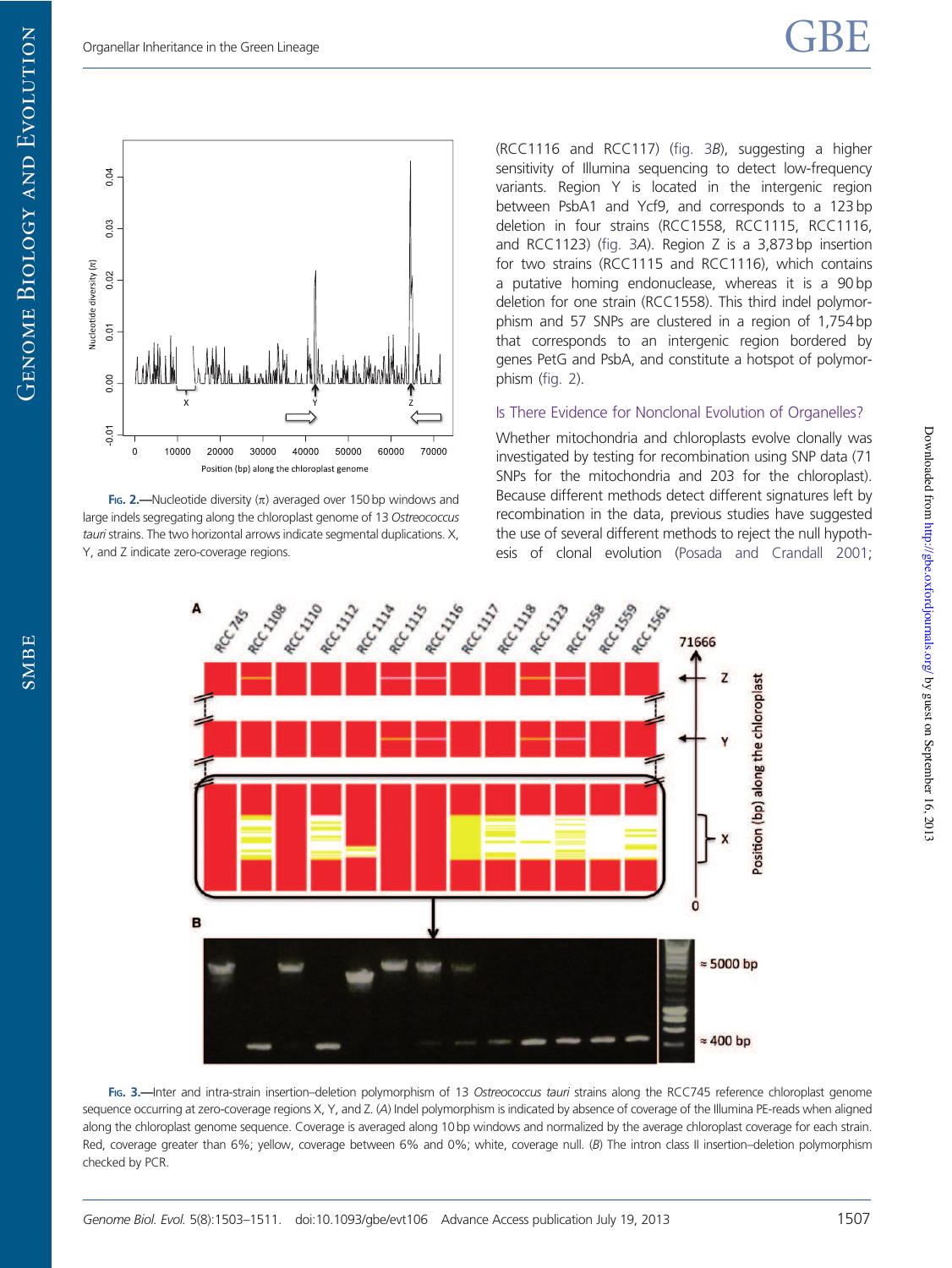$Down$  loaded from <http://gbe.oxfordjournals.org/> Dy guest on September 16, 2013

Downloaded from http://gbe.oxfordjournals.org/ by guest on September 16, 2013

#### Table 2

Population Genetics Tests of Recombination Performed on SNPs of the mtDNA and cpDNA of 13 *Ostreococcus tauri* Strains

| Genome | <b>SNPs</b>              | Max $\chi^2$ | $\Phi_{\mathsf{w}}$ | $LD/r^2$ |         | LD D'   |    | <b>LDhat</b> |         |
|--------|--------------------------|--------------|---------------------|----------|---------|---------|----|--------------|---------|
|        |                          |              |                     |          |         |         |    | PLDhat       |         |
| mtDNA  | $\overline{\phantom{a}}$ | ns           | ns                  | 0.01     | ns      |         | ns | <b>.</b>     | ns      |
| cpDNA  | 203                      | < 0.001      | < 0.001             | $-0.04$  | < 0.001 | $-0.02$ | ns | 0.96         | < 0.001 |

Nore.—Tests performed on whole organelle genomes without the two internal duplicated regions and without the polymorphism hotspot in the chloroplast. p, Spearman correlation coefficient between linkage disequilibrium (measured as  $r^2$  or D') and distance; ns, nonsignificant.



FIG. 4.—Maximum likelihood phylogenies of mtDNA and cpDNA of 13 *Ostreococcus tauri* strains. Incongruent mtDNA and cpDNA phylogenetic positions are indicated with dashed lines. Bootstrap values supporting nodes are shown for the NJ, MP, and ML phylogenies.

[Posada 2002\)](#page-8-0). None of the tests enabled us to reject the null hypothesis of clonal evolution in the mitochondrial genome, whereas all tests consistently rejected the null hypothesis in the chloroplast [\(table 2](#page-5-0)), with the exception of the LD|D'| test, where the relationship of linkage disequilibrium with distance is negative, as expected under recombination, but not significant ( $P$  value  $= 0.16$ ).

To quantify the level of recombination in the chloroplast, we used a coalescent-based maximum likelihood method as implemented in LDhat [\(McVean et al. 2002\)](#page-8-0). We estimated the rate of recombination  $\rho_{LDhat} = 0.96$  in the genealogy of the cpDNA. As expected, the mitochondrial data set showed no evidence of recombination using this method.

If chloroplast and mitochondria are inherited together clonally, we would expect their genomes to contain congruent phylogenetic signals [\(Olson and McCauley 2000\)](#page-8-0). We constructed the phylogenies for each organelle [\(fig. 4\)](#page-5-0) and tested for congruence using KH and SH tests implemented in PAUP 4.0 beta 10 Win [\(Swofford 2002](#page-8-0)). Both tests rejected congruence (KH, P value <  $10^{-4}$ ; SH, P value <  $10^{-4}$ ) between cpDNA and mtDNA phylogenies.

In agreement with the absence of recombination in the mitochondrial genome, we observed two distinct mitochondrial haplotypes in our population. The minor haplotype is shared by strains RCC1114, RCC1118, RCC1558, and RCC1561 [\(supplementary table S4,](http://gbe.oxfordjournals.org/lookup/suppl/doi:10.1093/gbe/evt106/-/DC1) [Supplementary Material](http://gbe.oxfordjournals.org/lookup/suppl/doi:10.1093/gbe/evt106/-/DC1) online).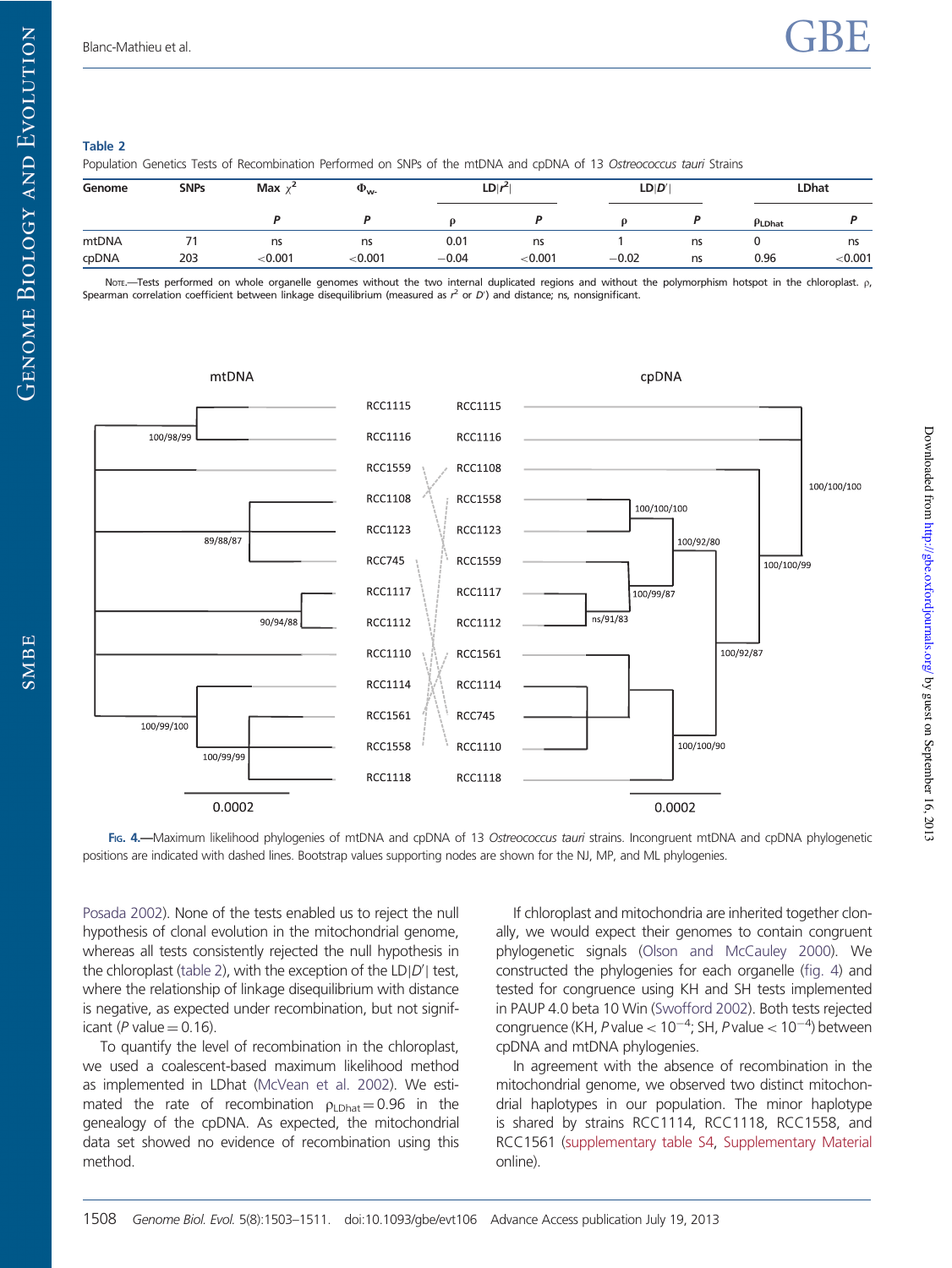#### **Discussion**

#### Two Organelles Two Different Modes of Inheritance?

Although *O. tauri* has never been observed to undergo sexual reproduction in the laboratory, several lines of evidence suggest that it undergoes sex in its natural habitat; it has genes involved in meiosis within its genome [\(Derelle et al. 2006](#page-8-0)), population genetic evidence suggests that its nuclear genome undergoes intrachromosomal and interchromosomal recombination [\(Grimsley et al. 2010](#page-8-0)), as expected after meiosis, and there is a correlation between chromosome size and GC-content [\(Jancek et al. 2008](#page-8-0)), as we would expect if recombination was occurring and biased gene conversion was in operation [\(Duret and Galtier 2009](#page-8-0)). Our analysis of population genetic data suggests that recombination has also occurred in the genealogy of the chloroplast genome. The presence of recombination between the alleles segregating in the population is the consequence of homologous recombination between sequences carrying different mutations from the two parental cells. This implies that chloroplasts are, at least occasionally, biparentally inherited in *O. tauri.* To estimate the relative prevalence of recombination in cpDNA as compared with nuclear DNA, we compared the estimated recombination rate in cpDNA and nuclear DNA for the same 13 strains [\(Grimsley et al. 2010\)](#page-8-0) using the LDhat software [\(McVean et al. 2002](#page-8-0)). The number of recombination events in the genealogy of the cpDNA is 0.96 while an estimation from nuclear markers of the same strains is 2.9 [\(Grimsley et al. 2010](#page-8-0)). This suggests that recombination in cpDNA is approximately one-third as frequent as recombination in the nuclear genome and that chloroplast biparental inheritance is not exceptional. There is evidence that chloroplasts contain the apparatus for recombination since rearrangements have been observed between duplicated regions in both mitochondrial and chloroplast genomes (Maré[chal and](#page-8-0) [Brisson 2010\)](#page-8-0).

We can be less certain about the inheritance of mitochondria; they might be uniparentally or biparentally inherited. In the case of biparental inheritance, our data suggest that there is no detectable homologous recombination between the two parental genomes.

<span id="page-7-0"></span>We observed two clear mitochondrial haplotypes in our population. Two recent estimates of the spontaneous mutation rate in the nuclear genome of *Chlamydomonas reinhardtii* [\(Ness et al. 2012:](#page-8-0)  $\mu = 3.23 \times 10^{-10}$  per site per generation; [Sung et al. 2012:](#page-8-0)  $\mu = 6.76 \times 10^{-11}$ ) enable us to estimate the divergence between these two haplotypes. Let us assume one cell division per day in *O. tauri*, as observed under night:day conditions in the lab and that the mtDNA mutation rate,  $\mu$ , is the same as the nuclear mutation rate as seen for *Mesostigma* and *Chlamydomonas* ([Hua et al. 2012](#page-8-0)). Thus, the divergence between the two haplotypes can be dated between 61,000 and 294,000 years ago.

It has been proposed that the earliest organelles (anterior to the green lineage ancestor) were probably biparentally inherited but did not recombine [\(Birky 1995\)](#page-7-0). As discussed in the Introduction, organelles are generally transmitted uniparentally along the green lineage (with varying degrees of transmission from both parents, especially in land plants). The evolutionary history argues therefore in favor of a uniparental inheritance of organelles in the green lineage ancestor. Given the phylogenetic position of *Ostreococcus* at the base of the green lineage ([Lewis and McCourt 2004;](#page-8-0) [Robbens et al. 2007;](#page-8-0) [Marin and Melkonian 2010\)](#page-8-0), our results suggest that cpDNA may have been largely biparentally inherited in the green lineage ancestor. Uniparental cpDNA inheritance may have evolved later and independently in the Chlorophyta and the Streptophyta lineages. Alternatively, the biparental inheritance of the chloroplast that we have observed in *O. tauri* may be a derived state from a lineage with uniparental chloroplast transmission. Information on the mode of inheritance in an early diverged Streptophyte such as *Mesostigma* sp. would greatly help to resolve the ancestral state in the green lineage. In contrast to cpDNA, inheritance of mtDNA may have been uniparental in the common ancestor of all Archaeplastida.

#### Advantages of Clonal Evolution of Organelles

There are several reasons why organelles might be inherited from one parent. Uniparentally inherited organelles form asexual lineages. Asexual evolution of organelles may be the simplest to maintain, and sexual reproduction may not have been maintained because the advantages of sexual reproduction that apply for nuclear genes (Müller's ratchet, parental care, repair of chromosomal damage) are not so important to the organellar genomes ([Birky 1995\)](#page-7-0). Alternatively, uniparental inheritance may have evolved to avoid risks of cytoplasmic conflicts ([Hurst and Hamilton](#page-8-0) [1992](#page-8-0); [Hutson and Law 1993\)](#page-8-0). This is because there are many copies of the organellar genomes in one cell and, without mechanisms to synchronize their replication, a selfish faster replicating genome may spread in the population. As an illustration, the *petite* mitochondria in budding yeast, in which there is biparental inheritance of mitochondria, decrease metabolic efficiency of the yeast. However, because they replicate faster than nonmutant mitochondria on media that contain glucose, they may invade the population despite their cost for the cell [\(MacAlpine et al. 2001\)](#page-8-0). Uniparental transmission contains the spread of such mutants by locking them into one lineage, increasing the probability of counter-selection at the individual level. However, selection in favor of uniparental inheritance only exists whilst a selfish elements is segregating.

The prerequisite for uniparental inheritance is the evolution of, at least, two cell types: one transmitting its organelles while the other does not and a mechanism of recognition between these two cell types. The two different cell types can be mating-type in their most primitive form, so that organellar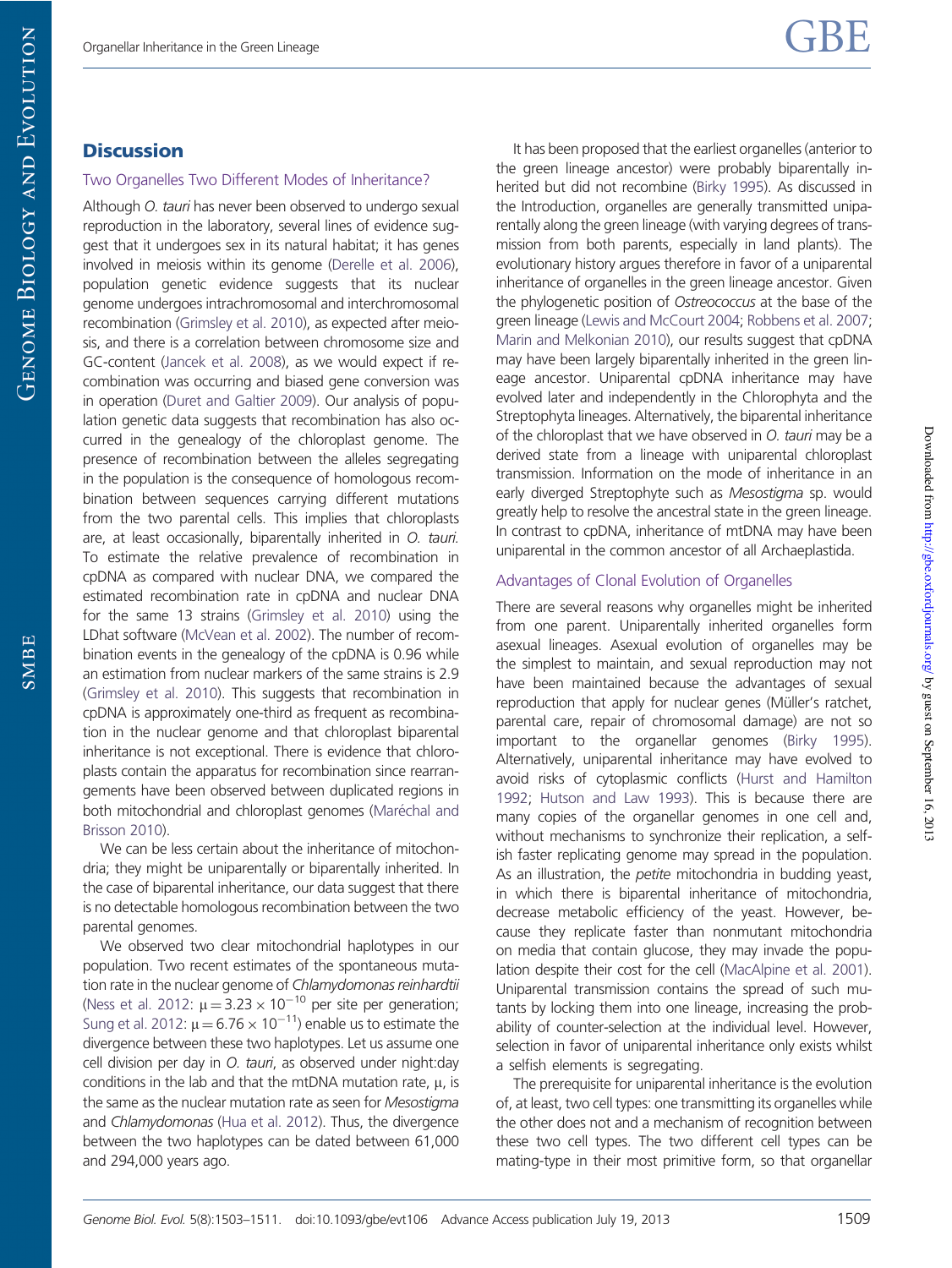inheritance and sexual dimorphism have intertwined evolutionary histories [\(Hurst and Hamilton 1992](#page-8-0)).

#### Evolutionary Consequences of Recombination in Organelles: Halting Müller's Ratchet on Amino Acid Mutations while Transmitting Selfish Elements

We detected two large  $(>3,500$  bp) indel polymorphisms within our chloroplast data (they correspond to chloroplast regions X and Z). The first indel polymorphism is a class II intron, a class of selfish elements that may contain a reverse transcriptase ([Bonen and Vogel 2001](#page-7-0)). Within the 3,735 bp of the first indel, we detected one ORF of 613 codons that codes for a reverse transcriptase and an H-N-H endonuclease domain. It is therefore likely that the intronic sequence can be maintained as an RNA after deletion of the corresponding DNA fragment and may thus be re-inserted back into the genome. The second indel polymorphism is within an intergenic region of the repeated region of the chloroplast. It is 3,873-bp long and contains an ORF predicted to belong to the homing endonuclease superfamily. This suggests that this second insertion is also a selfish element.

Exposing the genome to the spread of selfish elements is one of the costs of biparental inheritance; however, we also provide evidence of one beneficial effect of recombination: slowing the accumulation of slightly deleterious mutations, a process known as Müller's ratchet [\(Muller 1964\)](#page-8-0). This is suggested by a smaller ratio of the number of nonsynonymous polymorphisms per site ( $P_N/L_N$ ) to the number of synonymous polymorphisms per site (*P*<sup>S</sup> */L*S ) in the chloroplast (0.06) than in the mitochondria (0.09). Although it might be that chloroplast genes are more constrained than mitochondrial genes, this result is expected if recombination renders the selection more efficient [\(Hill and Robertson 1966](#page-8-0)). Taken together these results illustrate both the benefits and costs of biparental inheritance and recombination.

## Effective Population Size Inference

<span id="page-8-0"></span>The effective population size of picoeukaryotes is generally assumed to be large on account of their immense habitats. To the best of our knowledge, this has never been estimated. If we consider that the mtDNA mutation rate,  $\mu$ , is the same as the nuclear mutation rate, as seen for *Mesostigma* and *Chlamydomonas* [\(Hua et al. 2012](#page-8-0)), we can use a recent estimate of the spontaneous mutation rate in the nuclear genome of *C. reinhardtii* [\(Ness et al. 2012](#page-8-0):  $\mu = 3.23 \times 10^{-10}$ per site per generation, [Sung et al. 2012:](#page-8-0)  $\mu = 6.76 \times 10^{-11}$ ) to assess the effective population size, *N*<sup>e</sup> , in *O. tauri* as  $N_e = \pi_{S4-fold}/2\mu$ . This corresponds to an effective population size of  $6 \times 10^6$  to of 29  $\times$  10<sup>6</sup> in *O. tauri* depending on which estimate of the mutation rate in *Chlamydomonas* we use. It is in the same order as estimates provide for the yeast *S. paradoxus* where  $N_e$  has been estimated 8.6  $\times$  10<sup>6</sup> and 7.2  $\times$  10<sup>6</sup>

individuals for Europe and the Far East population [\(Tsai et al.](#page-8-0) [2008](#page-8-0)).

## **Conclusion**

Population genomic analysis of the organelles of *O. tauri*, an early branching Chlorophyte, provides evidence for recombination in the genealogy of the chloroplast, a hallmark of biparental inheritance for this organelle. The frequency of recombination in chloroplast genome is of the same order of magnitude as previous nuclear-based estimates, suggesting that biparental inheritance is common. In contrast to the cpDNA, there is no evidence of recombination in the mitochondrial genome. These results are consistent with ancestral biparental inheritance of chloroplast and uniparental inheritance of mitochondria. The recombining chloroplast genome contains fewer nonsynonymous relative to synonymous polymorphisms and harbors selfish elements: illustrating both the advantages and disadvantages of sex.

## Supplementary Material

[Supplementary tables S1–S5](http://gbe.oxfordjournals.org/lookup/suppl/doi:10.1093/gbe/evt106/-/DC1) are available at *Genome Biology and Evolution* online [\(http://www.gbe.oxfordjournals.org/\)](http://www.gbe.oxfordjournals.org/).

## Acknowledgments

The authors acknowledge the Genotoul bioinformatic platform [\(http://bioinfo.genotoul.fr/](http://bioinfo.genotoul.fr/)) for access to sequence analysis tools and computer cluster. They thank the Genomic of Phytoplankton group, especially Nigel Grimsley and Hervé Moreau for support. The Illumina sequence data analyzed in this study were produced by the US Department of Energy Joint Genome Institute <http://www.jgi.doe.gov/> within the Community Sequencing Program CSP-129. This work was supported by the European Community's 7th Framework program FP7 under grant agreement no. 254619 to G.P and A.E.W. and the AAP-FRB2009-PICOPOP [\(http://www.fonda](http://www.fondationbiodiversite.fr/)[tionbiodiversite.fr/\)](http://www.fondationbiodiversite.fr/) to G.P.

## Literature Cited

- Baur E. 1909. Das Wesen und die Erblichkeitsverhältnisse der "Varietates albomarginatae hort." von Pelargonium zonale. Z. Für Indukt. Abstammungs-Vererbungslehre. 1:330–351.
- Birky CW. 1995. Uniparental inheritance of mitochondrial and chloroplast genes: mechanisms and evolution. Proc Natl Acad Sci U S A. 92: 11331–11338.
- Bonen L, Vogel J. 2001. The ins and outs of group II introns. Trends Genet. 17:322–331.
- Boynton JE, Harris EH, Burkhart BD, Lamerson PM, Gillham NW. 1987. Transmission of mitochondrial and chloroplast genomes in crosses of *Chlamydomonas*. Proc Natl Acad Sci U S A. 84:2391–2395.
- Bruen TC, Philippe H, Bryant D. 2006. A simple and robust statistical test for detecting the presence of recombination. Genetics 172: 2665–2681.
- Correns C. 1909. Vererbungsversuche mit blass (gelb) grünen und buntblättrigen Sippen bei Mirabilis Jalapa, Urtica pilulifera un Lunaria annua. Z. Für Indukt. Abstammungs-Vererbungslehre. 1:291–329.